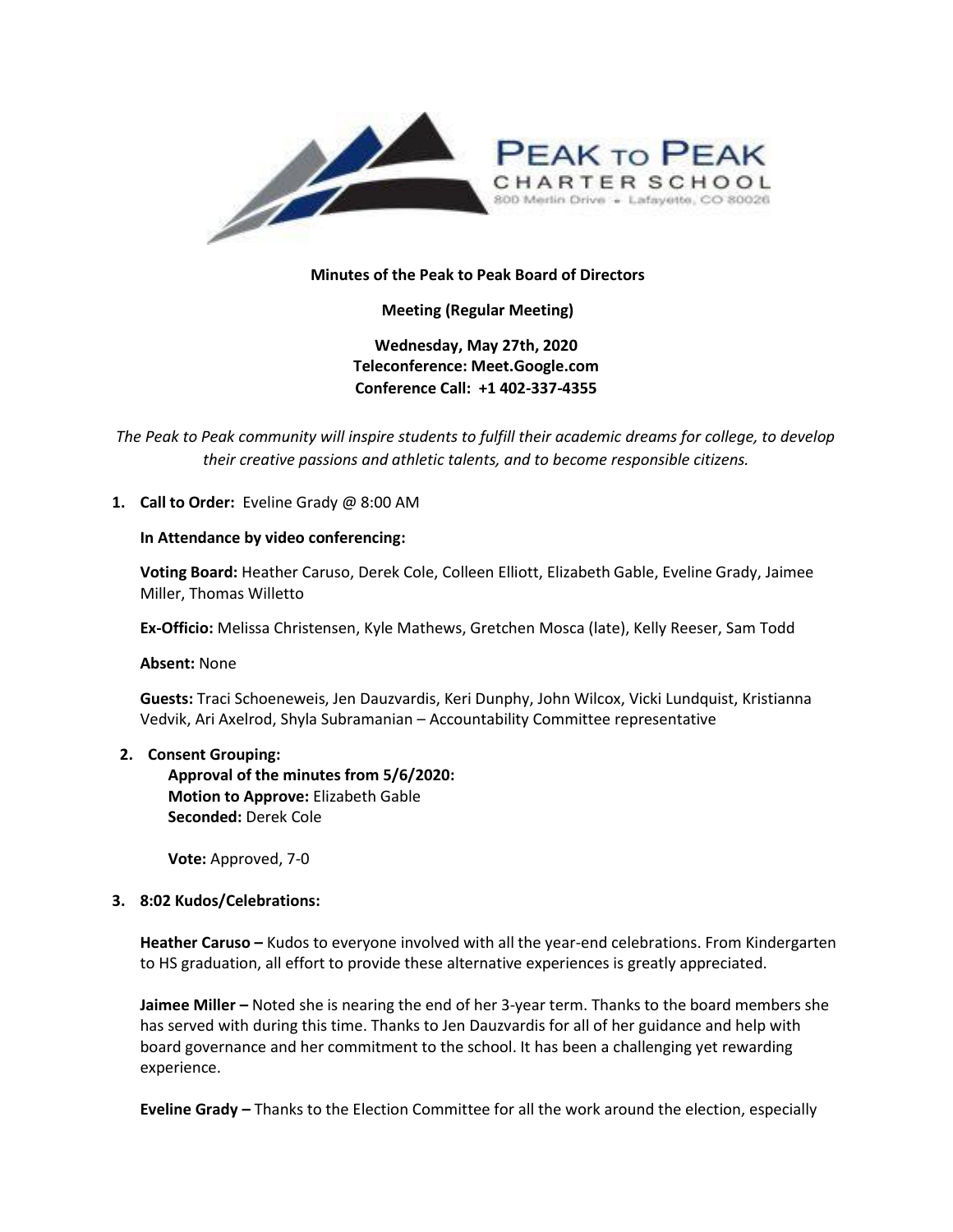this year. Congratulations to returning board member, Derek Cole, and welcome to new board member, Ari Axelrod. She is looking forward to working with all in the coming years.

Thanks to Traci Schoeneweis for organizing the year-end student property pick-up. It was a smooth process and felt like it has been done this way for years. Kudos to Traci and her entire team!

**Kelly Reeser –** Congratulations on the board election and to the candidates. Welcome to the new board member, Ari Axelrod.

Congratulations to our 2020 graduates and their families. We are so proud of all of them and wish them the best as they continue with their lives.

**Colleen Elliott –** Reiterated kudos to all on the year-end celebrations. Such a great set of events in the midst of the emotional toll of being apart. All levels did such a wonderful job of creating meaningful events to honor our students and departing staff.

**Sam Todd –** Thanks to John Wilcox for ALL of the work being done. Many projects are being done ahead of time, such as the NW Gym renovation, and the relocation of LMC roof drainage to the underground system.

**Kyle Mathews –** Kudos to Cindy Guajardo, high school yearbook and art teacher, for earning a national yearbook program of excellence award for the second year in a row. Our high school yearbook program is one of 350 out of 15,000 yearbook programs to earn this award. Way to go, Cindy and the yearbook staff!

**Gretchen Mosca (read by Kelly Reeser) –** Kudos to Pam Rutigliano for the outstanding award the yearbook achieved for the middle school yearbook!

The National Yearbook Program of Excellence designation is an honor that recognizes yearbook programs for achieving the criteria in each of the three categories listed below:

- 1.A meaningful book for all students
- 2. A book in every student's hands
- 3. Effective Project Management

Kudos to the Middle School Staff for their amazing flexibility and focus during our distance learning. We kept on teaching and holding students accountable to the learning process. Our data on our spreadsheet indicated a 98% engagement rate in our middle school. While some of the engagement was minimal because we have extraordinary teachers who bring learning to life in our classrooms, we are very pleased with the engagement results and the outreach that our entire staff made to achieve this engagement. I am thrilled with the dedication of our staff and the continuous and creative steps everyone took to ensure learning continued.

**Melissa Christensen –** A huge thanks to Jen Dauzvardis for the lovely signs during checkout. Each day was new, different, and fun. Thanks!

# **4. 8:10 Public Comments:**

None.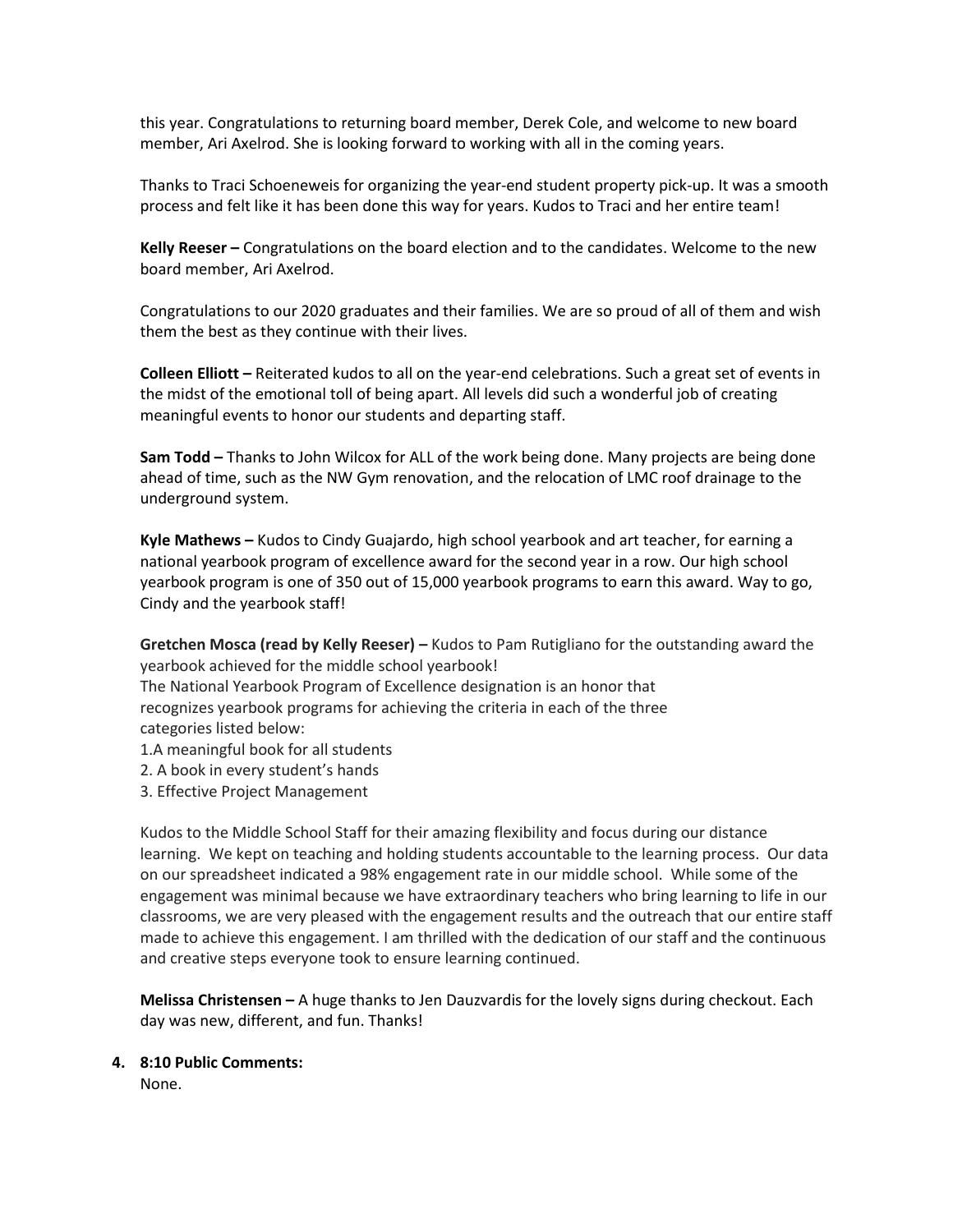# **5. 8:11 Curriculum Proposals – Board discussed the proposed plays for the MS and the HS for 2020- 21 and voted on the current 1st Grade proposal regarding ability grouping.**

Kyle Mathews reviewed plays and answered any questions. The board will vote on approving the plays at the next meeting.

Motion to replace 1<sup>st</sup> Grade cross-grade ability grouping for Language Arts and move to **within-class ability grouping for Language Arts:** Jaimee Miller **Seconded:** Colleen Elliott

Melissa Christensen reviewed the proposal and answered any questions.

**Vote:** Approved, 7-0

### **6. 8:18 Planning for 2020-21 – Discussion of the planning for the Fall of 2020**

Kelly Reeser led the discussion on what plans are being developed. Following the State's suggested options for fall. Several possibilities

P2P will set up task forces with staff to develop a model for the delivery of learning in the fall. It will incorporate guidance from the CDE, educational best practices, actual self-reflection by the staff, and input from the families and students.

The ELT is developing several options, including the possibility of shifting from one model to another during the school year if the overall health situation changes; or based on direction from the state health department, CDE, and the district.

Eveline Grady asked Kelly to pass along a big "thank you" from the board to the staff for working over the summer to participate in the task forces and the planning for the fall.

## **7. 8:39 Property & Casualty Insurance and Custodial Services Contract**

**Motion to approve the property and Casualty Insurance premiums through insurance broker CCIG as well as the three-year Custodial Services Contract with Service Master as outlined in the EDOs report:** Elizabeth Gable **Seconded:** Derek Cole

Sam Todd reviewed both proposals and the selection process and answered any questions

**Vote:** Approved 7-0

- **8. 8:47 Preliminary Budget Review for 2020-21 –** Sam Todd presented the preliminary budget for the 2020-21 fiscal year and answered questions. Some assumptions or items of note in his preparation of this version are:
	- It was reported to the League board this afternoon that the JBC's recommendations to the state legislature will include a 5-7% cut in PPR, which is substantially lower than the 10-15% cut that we have been anticipating. It appears the 7% reduction is likely where it will land